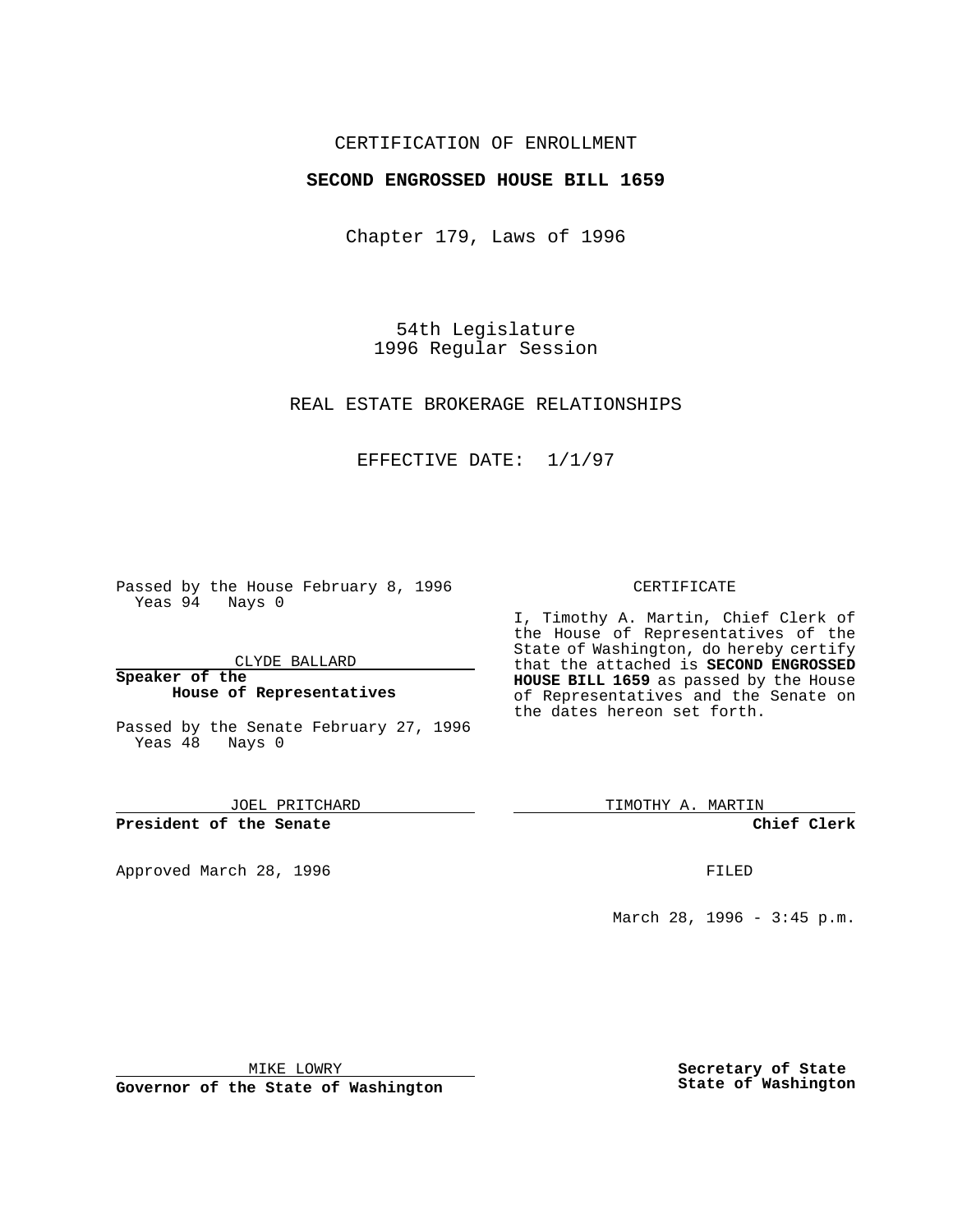# **SECOND ENGROSSED HOUSE BILL 1659** \_\_\_\_\_\_\_\_\_\_\_\_\_\_\_\_\_\_\_\_\_\_\_\_\_\_\_\_\_\_\_\_\_\_\_\_\_\_\_\_\_\_\_\_\_\_\_

\_\_\_\_\_\_\_\_\_\_\_\_\_\_\_\_\_\_\_\_\_\_\_\_\_\_\_\_\_\_\_\_\_\_\_\_\_\_\_\_\_\_\_\_\_\_\_

Passed Legislature - 1996 Regular Session

**State of Washington 54th Legislature 1995 Regular Session By** Representatives Mielke, Quall, Crouse, Costa, Kremen and Cooke Read first time 02/03/95. Referred to Committee on Commerce & Labor.

 AN ACT Relating to real estate brokerage relationships; amending RCW 18.85.230; adding a new chapter to Title 18 RCW; creating a new section; and providing an effective date.

BE IT ENACTED BY THE LEGISLATURE OF THE STATE OF WASHINGTON:

 NEW SECTION. **Sec. 1.** DEFINITIONS. Unless the context clearly requires otherwise, the definitions in this section apply throughout this chapter.

 (1) "Agency relationship" means the agency relationship created under this chapter or by written agreement between a licensee and a buyer and/or seller relating to the performance of real estate brokerage services by the licensee.

 (2) "Agent" means a licensee who has entered into an agency relationship with a buyer or seller.

 (3) "Business opportunity" means and includes a business, business opportunity, and goodwill of an existing business, or any one or combination thereof.

 (4) "Buyer" means an actual or prospective purchaser in a real estate transaction, or an actual or prospective tenant in a real estate rental or lease transaction, as applicable.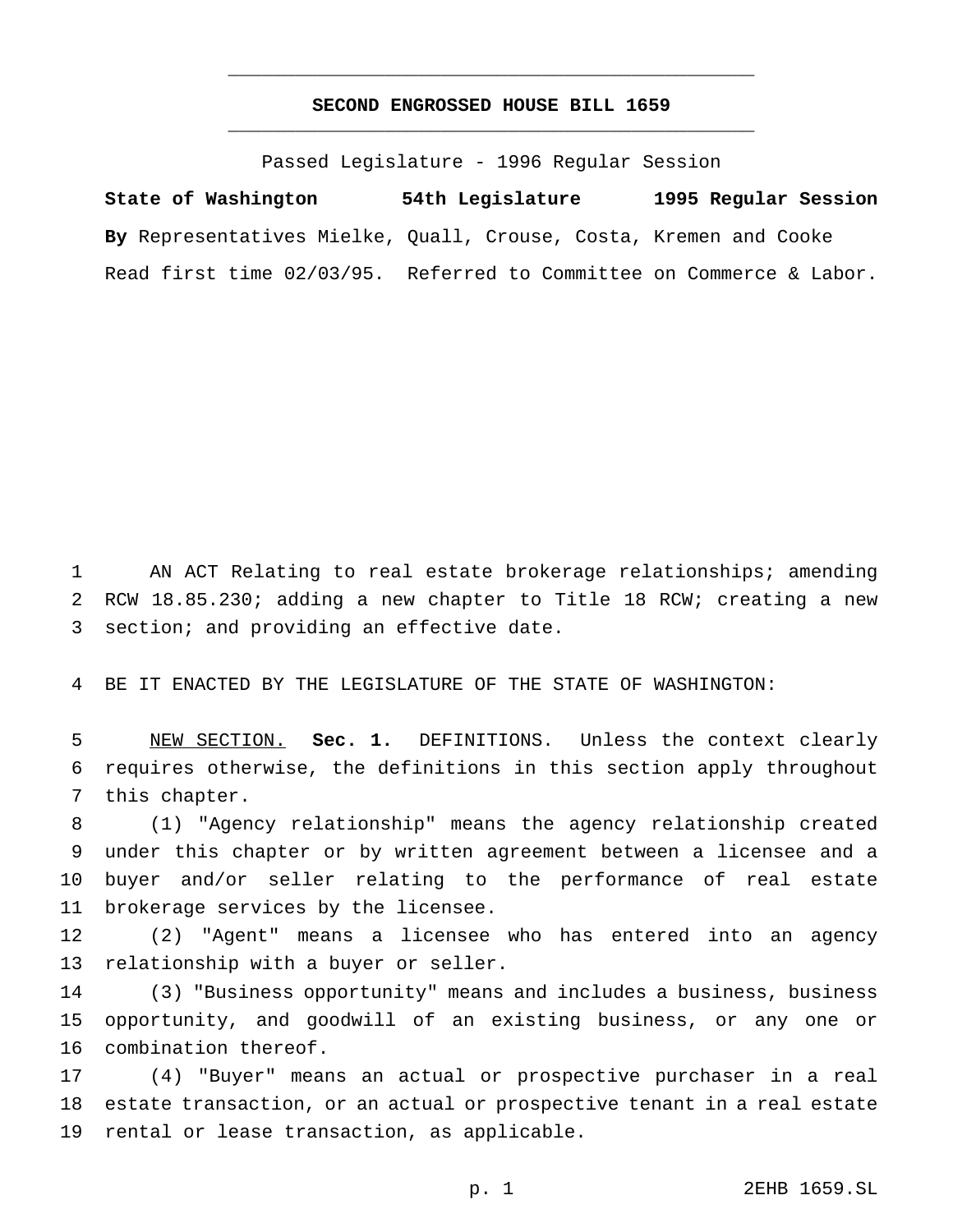(5) "Buyer's agent" means a licensee who has entered into an agency relationship with only the buyer in a real estate transaction, and includes subagents engaged by a buyer's agent.

 (6) "Confidential information" means information from or concerning a principal of a licensee that:

 (a) Was acquired by the licensee during the course of an agency relationship with the principal;

(b) The principal reasonably expects to be kept confidential;

 (c) The principal has not disclosed or authorized to be disclosed to third parties;

 (d) Would, if disclosed, operate to the detriment of the principal; and

 (e) The principal personally would not be obligated to disclose to the other party.

 (7) "Dual agent" means a licensee who has entered into an agency relationship with both the buyer and seller in the same transaction.

 (8) "Licensee" means a real estate broker, associate real estate broker, or real estate salesperson, as those terms are defined in chapter 18.85 RCW.

 (9) "Material fact" means information that substantially adversely affects the value of the property or a party's ability to perform its obligations in a real estate transaction, or operates to materially impair or defeat the purpose of the transaction. The fact or suspicion that the property, or any neighboring property, is or was the site of a murder, suicide or other death, rape or other sex crime, assault or other violent crime, robbery or burglary, illegal drug activity, gang-related activity, political or religious activity, or other act, occurrence, or use not adversely affecting the physical condition of or title to the property is not a material fact.

 (10) "Principal" means a buyer or a seller who has entered into an agency relationship with a licensee.

 (11) "Real estate brokerage services" means the rendering of services for which a real estate license is required under chapter 18.85 RCW.

 (12) "Real estate transaction" or "transaction" means an actual or prospective transaction involving a purchase, sale, option, or exchange of any interest in real property or a business opportunity, or a lease or rental of real property. For purposes of this chapter, a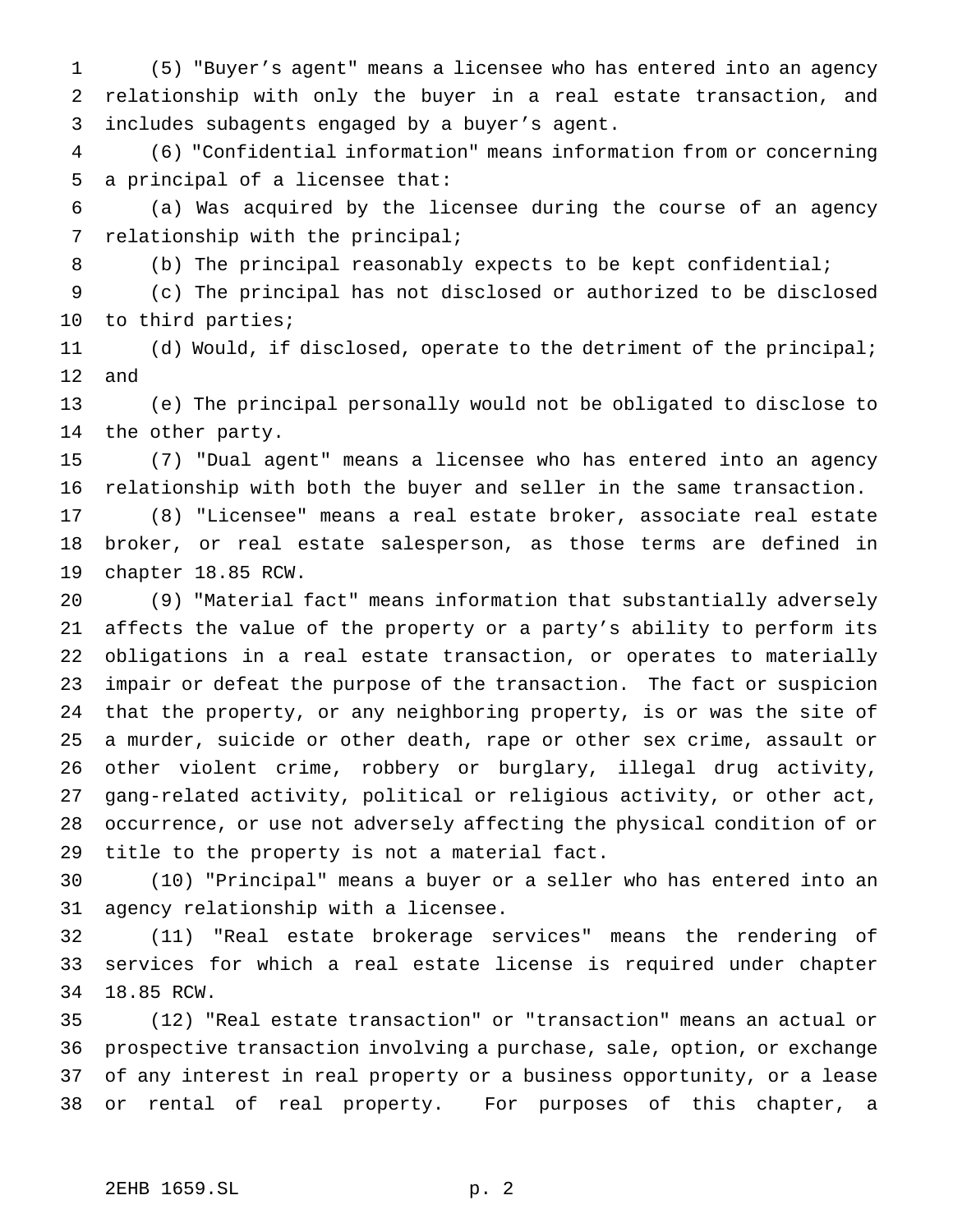prospective transaction does not exist until a written offer has been signed by at least one of the parties.

 (13) "Seller" means an actual or prospective seller in a real estate transaction, or an actual or prospective landlord in a real estate rental or lease transaction, as applicable.

 (14) "Seller's agent" means a licensee who has entered into an agency relationship with only the seller in a real estate transaction, and includes subagents engaged by a seller's agent.

 (15) "Subagent" means a licensee who is engaged to act on behalf of a principal by the principal's agent where the principal has authorized the agent in writing to appoint subagents.

 NEW SECTION. **Sec. 2.** RELATIONSHIPS BETWEEN LICENSEES AND THE PUBLIC. (1) A licensee who performs real estate brokerage services for a buyer is a buyer's agent unless the:

 (a) Licensee has entered into a written agency agreement with the seller;

 (b) Licensee has entered into a subagency agreement with the seller's agent;

 (c) Licensee has entered into a written agency agreement with both parties;

(d) Licensee is the seller or one of the sellers; or

 (e) Parties agree otherwise in writing after the licensee has complied with section 3(1)(f) of this act.

 (2) In a transaction in which different licensees affiliated with the same broker represent different parties, the broker is a dual agent, and must obtain the written consent of both parties as required under section 6 of this act. In such a case, each licensee shall solely represent the party with whom the licensee has an agency relationship, unless all parties agree in writing that both licensees are dual agents.

 (3) A licensee may work with a party in separate transactions pursuant to different relationships, including, but not limited to, representing a party in one transaction and at the same time not representing that party in a different transaction involving that party, if the licensee complies with this chapter in establishing the relationships for each transaction.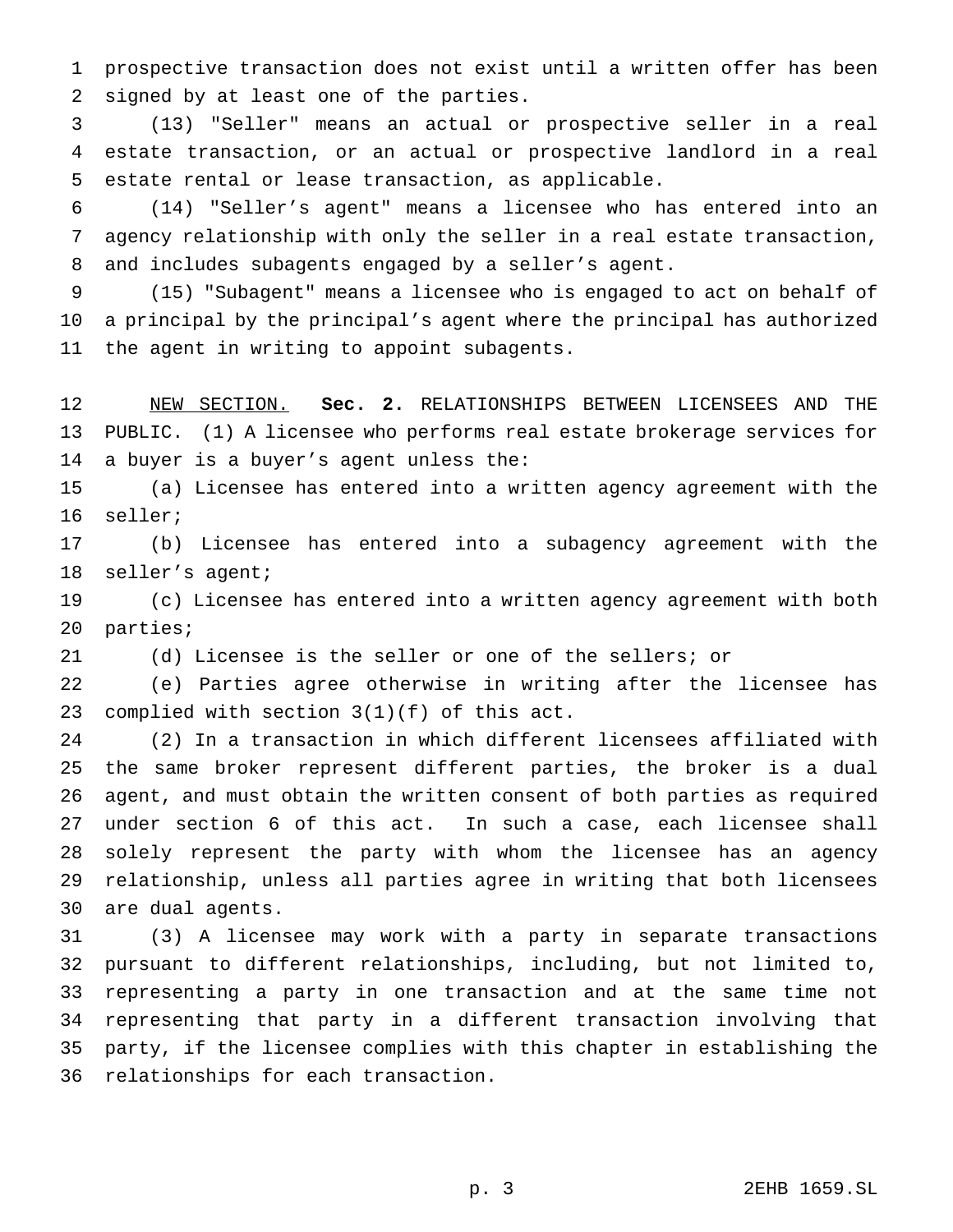NEW SECTION. **Sec. 3.** DUTIES OF A LICENSEE GENERALLY. (1) Regardless of whether the licensee is an agent, a licensee owes to all parties to whom the licensee renders real estate brokerage services the following duties, which may not be waived:

(a) To exercise reasonable skill and care;

(b) To deal honestly and in good faith;

 (c) To present all written offers, written notices and other written communications to and from either party in a timely manner, regardless of whether the property is subject to an existing contract for sale or the buyer is already a party to an existing contract to purchase;

 (d) To disclose all existing material facts known by the licensee and not apparent or readily ascertainable to a party; provided that this subsection shall not be construed to imply any duty to investigate matters that the licensee has not agreed to investigate;

 (e) To account in a timely manner for all money and property received from or on behalf of either party;

 (f) To provide a pamphlet on the law of real estate agency in the form prescribed in section 13 of this act to all parties to whom the licensee renders real estate brokerage services, before the party signs an agency agreement with the licensee, signs an offer in a real estate transaction handled by the licensee, consents to dual agency, or waives any rights, under section 2(1)(e), 4(1)(e), 5(1)(e), or 6(2)(e) or (f) 24 of this act, whichever occurs earliest; and

 (g) To disclose in writing to all parties to whom the licensee renders real estate brokerage services, before the party signs an offer in a real estate transaction handled by the licensee, whether the licensee represents the buyer, the seller, both parties, or neither party. The disclosure shall be set forth in a separate paragraph entitled "Agency Disclosure" in the agreement between the buyer and seller or in a separate writing entitled "Agency Disclosure."

 (2) Unless otherwise agreed, a licensee owes no duty to conduct an independent inspection of the property or to conduct an independent investigation of either party's financial condition, and owes no duty to independently verify the accuracy or completeness of any statement made by either party or by any source reasonably believed by the licensee to be reliable.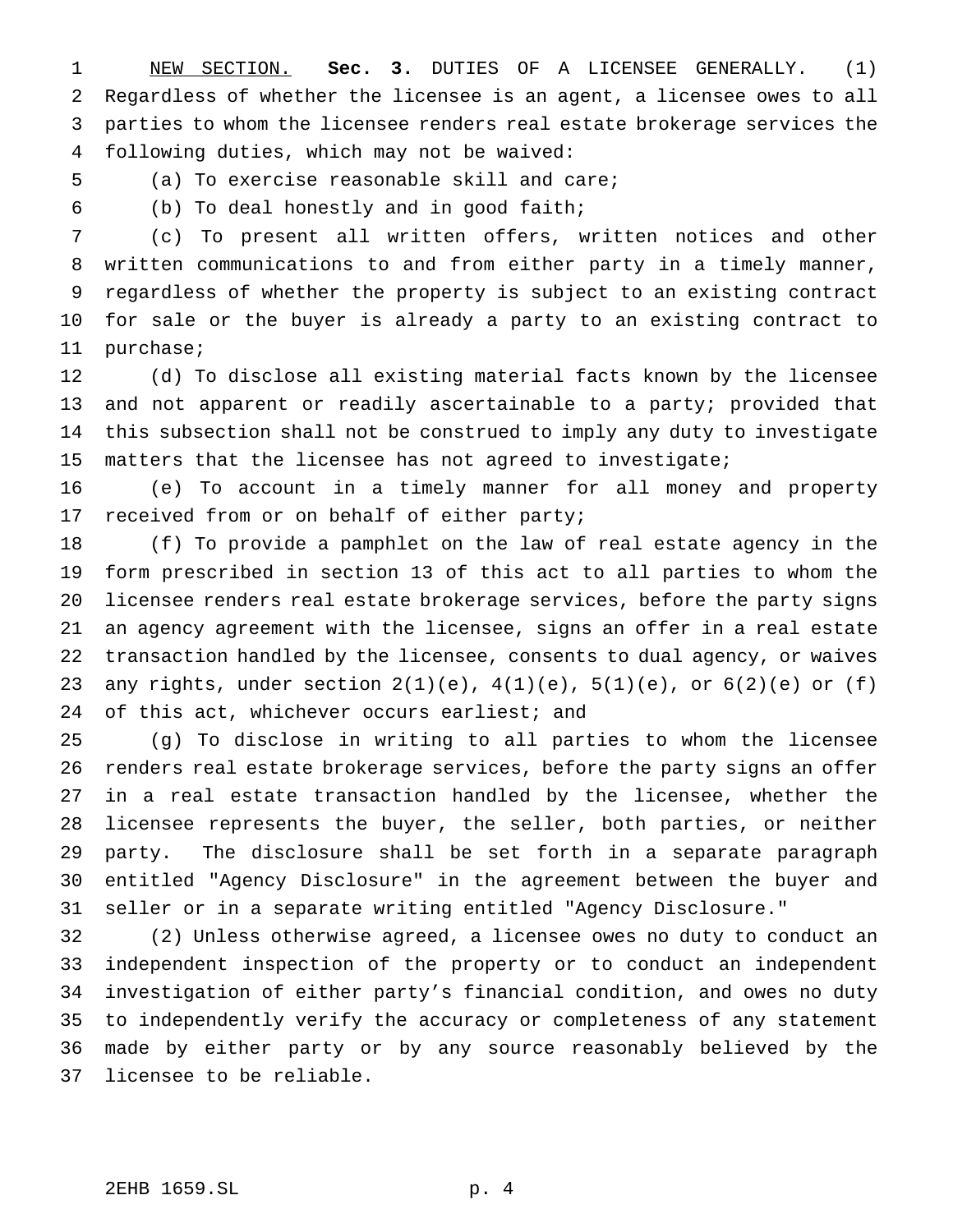NEW SECTION. **Sec. 4.** DUTIES OF A SELLER'S AGENT. (1) Unless additional duties are agreed to in writing signed by a seller's agent, the duties of a seller's agent are limited to those set forth in section 3 of this act and the following, which may not be waived except as expressly set forth in (e) of this subsection:

 (a) To be loyal to the seller by taking no action that is adverse or detrimental to the seller's interest in a transaction;

(b) To timely disclose to the seller any conflicts of interest;

 (c) To advise the seller to seek expert advice on matters relating 10 to the transaction that are beyond the agent's expertise;

 (d) Not to disclose any confidential information from or about the seller, except under subpoena or court order, even after termination of the agency relationship; and

 (e) Unless otherwise agreed to in writing after the seller's agent has complied with section 3(1)(f) of this act, to make a good faith and continuous effort to find a buyer for the property; except that a seller's agent is not obligated to seek additional offers to purchase the property while the property is subject to an existing contract for sale.

 (2) A seller's agent may show alternative properties not owned by the seller to prospective buyers and may list competing properties for sale without breaching any duty to the seller.

 NEW SECTION. **Sec. 5.** DUTIES OF A BUYER'S AGENT. (1) Unless additional duties are agreed to in writing signed by a buyer's agent, the duties of a buyer's agent are limited to those set forth in section 3 of this act and the following, which may not be waived except as expressly set forth in (e) of this subsection:

 (a) To be loyal to the buyer by taking no action that is adverse or detrimental to the buyer's interest in a transaction;

(b) To timely disclose to the buyer any conflicts of interest;

 (c) To advise the buyer to seek expert advice on matters relating to the transaction that are beyond the agent's expertise;

 (d) Not to disclose any confidential information from or about the buyer, except under subpoena or court order, even after termination of the agency relationship; and

 (e) Unless otherwise agreed to in writing after the buyer's agent has complied with section 3(1)(f) of this act, to make a good faith and continuous effort to find a property for the buyer; except that a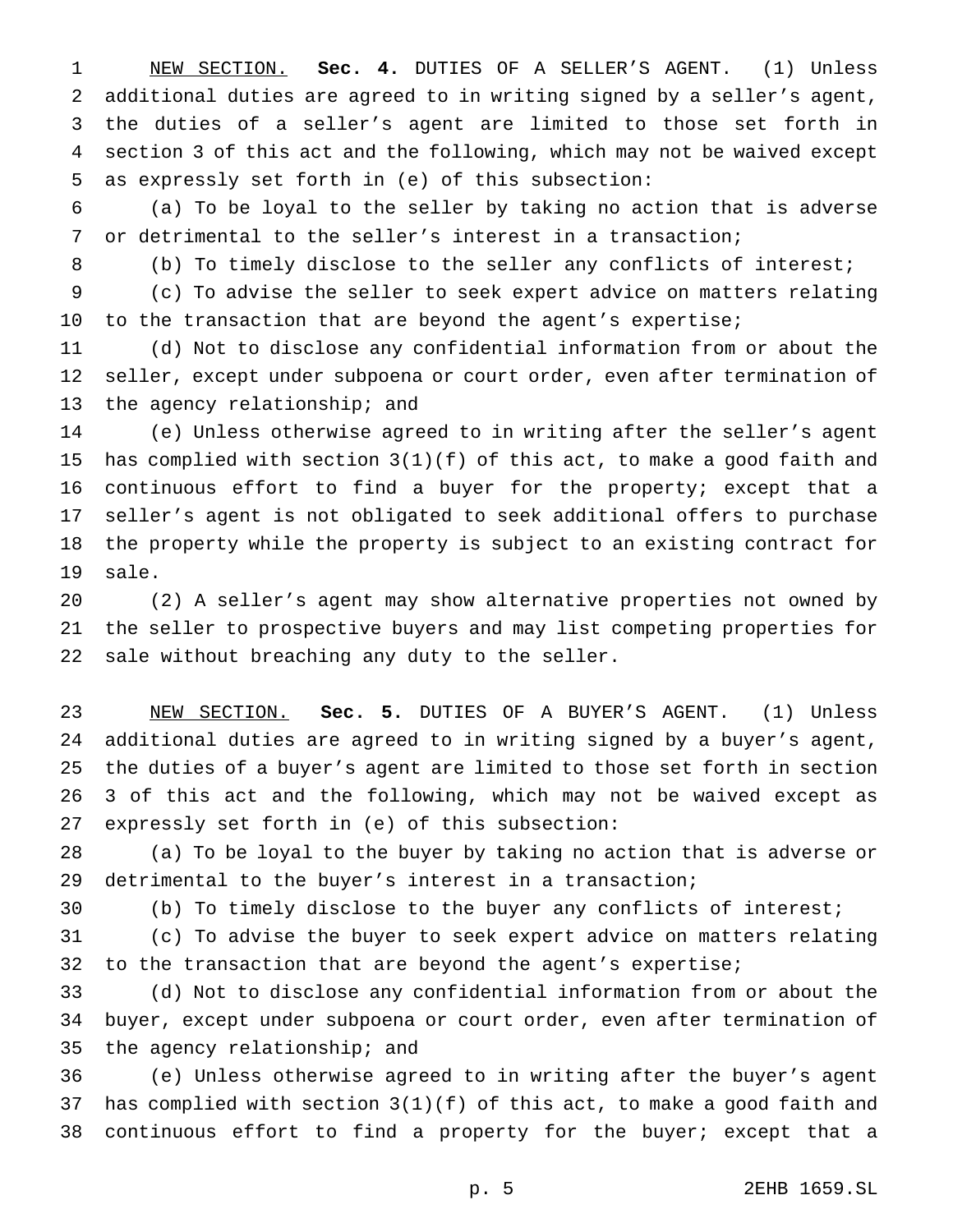buyer's agent is not obligated to: (i) Seek additional properties to purchase while the buyer is a party to an existing contract to purchase; or (ii) show properties as to which there is no written agreement to pay compensation to the buyer's agent.

 (2) A buyer's agent may show properties in which the buyer is interested to other prospective buyers without breaching any duty to the buyer.

 NEW SECTION. **Sec. 6.** DUTIES OF A DUAL AGENT. (1) A licensee may act as a dual agent only with the written consent of both parties to the transaction after the dual agent has complied with section 3(1)(f) of this act, which consent must include a statement of the terms of compensation.

 (2) Unless additional duties are agreed to in writing signed by a dual agent, the duties of a dual agent are limited to those set forth in section 3 of this act and the following, which may not be waived except as expressly set forth in (e) and (f) of this subsection:

 (a) To take no action that is adverse or detrimental to either party's interest in a transaction;

 (b) To timely disclose to both parties any conflicts of interest; (c) To advise both parties to seek expert advice on matters relating to the transaction that are beyond the dual agent's expertise; (d) Not to disclose any confidential information from or about either party, except under subpoena or court order, even after termination of the agency relationship;

 (e) Unless otherwise agreed to in writing after the dual agent has 26 complied with section  $3(1)(f)$  of this act, to make a good faith and continuous effort to find a buyer for the property; except that a dual agent is not obligated to seek additional offers to purchase the property while the property is subject to an existing contract for sale; and

 (f) Unless otherwise agreed to in writing after the dual agent has complied with section 3(1)(f) of this act, to make a good faith and continuous effort to find a property for the buyer; except that a dual agent is not obligated to: (i) Seek additional properties to purchase while the buyer is a party to an existing contract to purchase; or (ii) show properties as to which there is no written agreement to pay compensation to the dual agent.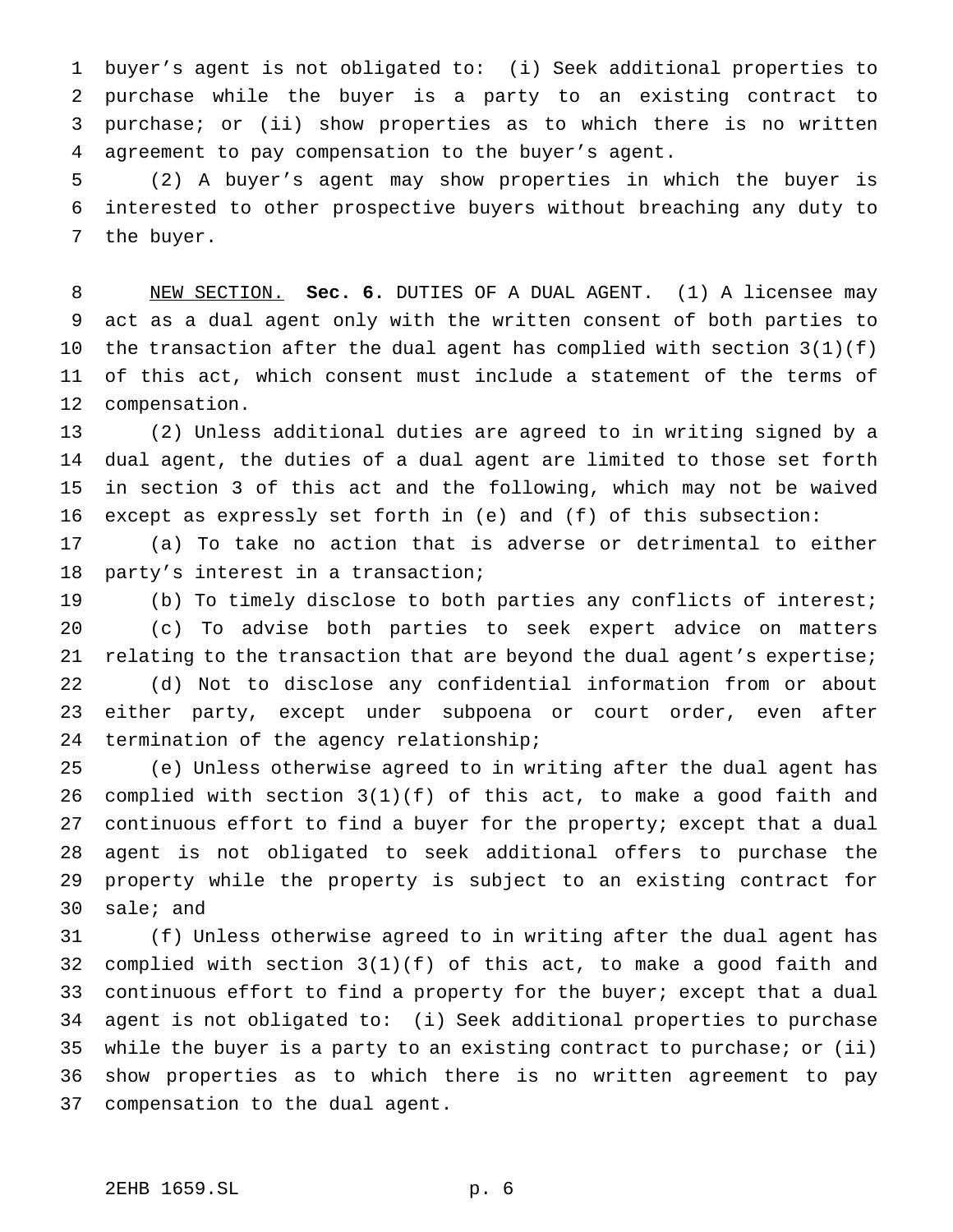(3) A dual agent may show alternative properties not owned by the seller to prospective buyers and may list competing properties for sale without breaching any duty to the seller.

 (4) A dual agent may show properties in which the buyer is interested to other prospective buyers without breaching any duty to the buyer.

 NEW SECTION. **Sec. 7.** DURATION OF AGENCY RELATIONSHIP. (1) The agency relationships set forth in this chapter commence at the time that the licensee undertakes to provide real estate brokerage services to a principal and continue until the earliest of the following:

(a) Completion of performance by the licensee;

(b) Expiration of the term agreed upon by the parties; or

 (c) Termination of the relationship by mutual agreement of the parties.

 (2) Except as otherwise agreed to in writing, a licensee owes no further duty after termination of the agency relationship, other than the duties of:

 (a) Accounting for all moneys and property received during the relationship; and

(b) Not disclosing confidential information.

 NEW SECTION. **Sec. 8.** COMPENSATION. (1) In any real estate transaction, the broker's compensation may be paid by the seller, the buyer, a third party, or by sharing the compensation between brokers. (2) An agreement to pay or payment of compensation does not establish an agency relationship between the party who paid the compensation and the licensee.

 (3) A seller may agree that a seller's agent may share with another broker the compensation paid by the seller.

 (4) A buyer may agree that a buyer's agent may share with another broker the compensation paid by the buyer.

 (5) A broker may be compensated by more than one party for real estate brokerage services in a real estate transaction, if those parties consent in writing at or before the time of signing an offer in the transaction.

 (6) A buyer's agent or dual agent may receive compensation based on the purchase price without breaching any duty to the buyer.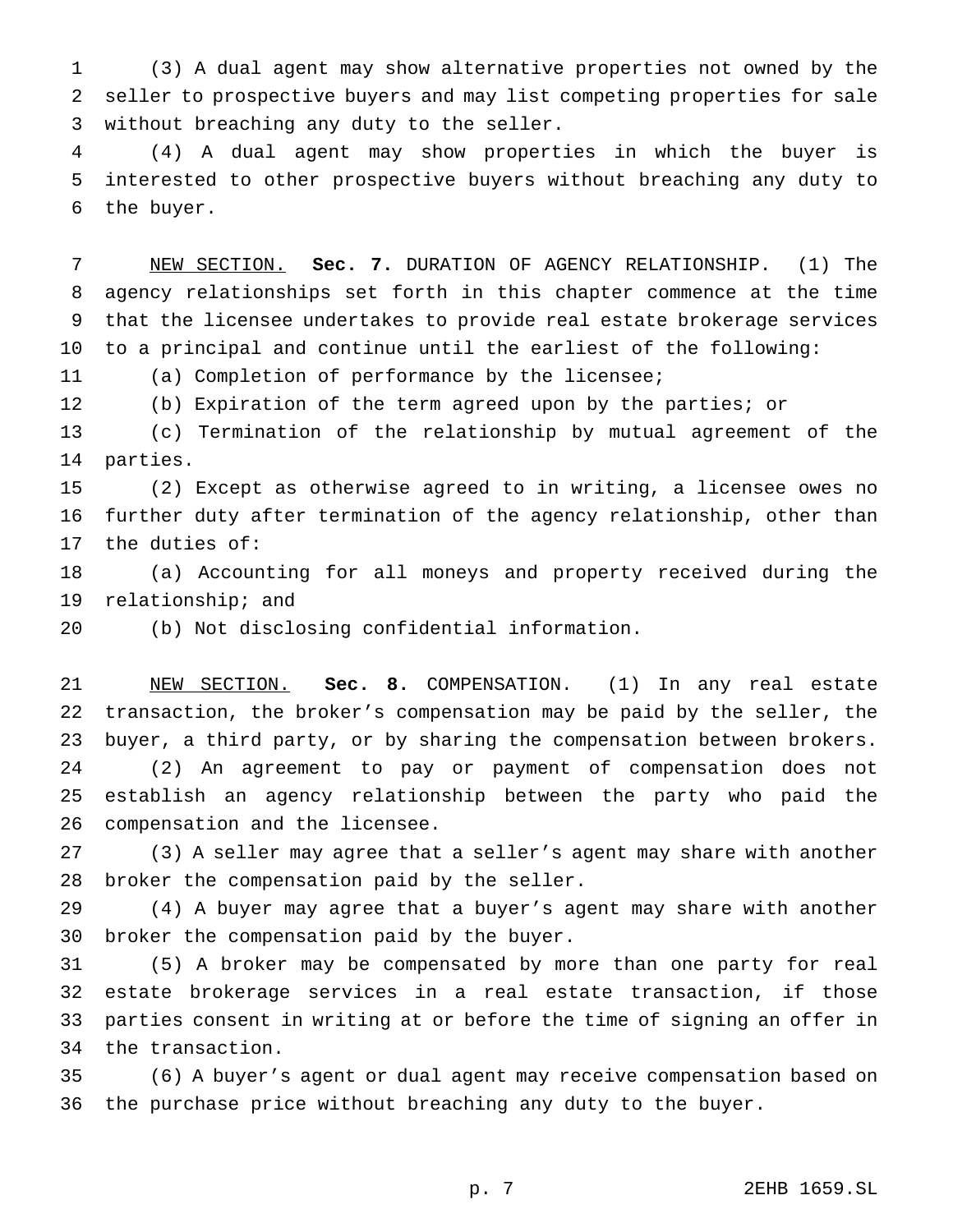(7) Nothing contained in this chapter obligates a buyer or seller to pay compensation to a licensee, unless the buyer or seller has entered into a written agreement with the licensee specifying the terms of such compensation.

 NEW SECTION. **Sec. 9.** VICARIOUS LIABILITY. (1) A principal is not liable for an act, error, or omission by an agent or subagent of the principal arising out of an agency relationship:

 (a) Unless the principal participated in or authorized the act, error, or omission; or

 (b) Except to the extent that: (i) The principal benefited from the act, error, or omission; and (ii) the court determines that it is highly probable that the claimant would be unable to enforce a judgment against the agent or subagent.

 (2) A licensee is not liable for an act, error, or omission of a subagent under this chapter, unless the licensee participated in or authorized the act, error or omission. This subsection does not limit the liability of a real estate broker for an act, error, or omission by an associate real estate broker or real estate salesperson licensed to that broker.

 NEW SECTION. **Sec. 10.** IMPUTED KNOWLEDGE AND NOTICE. (1) Unless otherwise agreed to in writing, a principal does not have knowledge or notice of any facts known by an agent or subagent of the principal that are not actually known by the principal.

 (2) Unless otherwise agreed to in writing, a licensee does not have knowledge or notice of any facts known by a subagent that are not actually known by the licensee. This subsection does not limit the knowledge imputed to a real estate broker of any facts known by an associate real estate broker or real estate salesperson licensed to such broker.

 NEW SECTION. **Sec. 11.** INTERPRETATION. This chapter supersedes only the duties of the parties under the common law, including fiduciary duties of an agent to a principal, to the extent inconsistent with this chapter. The common law continues to apply to the parties in all other respects. This chapter does not affect the duties of a licensee while engaging in the authorized or unauthorized practice of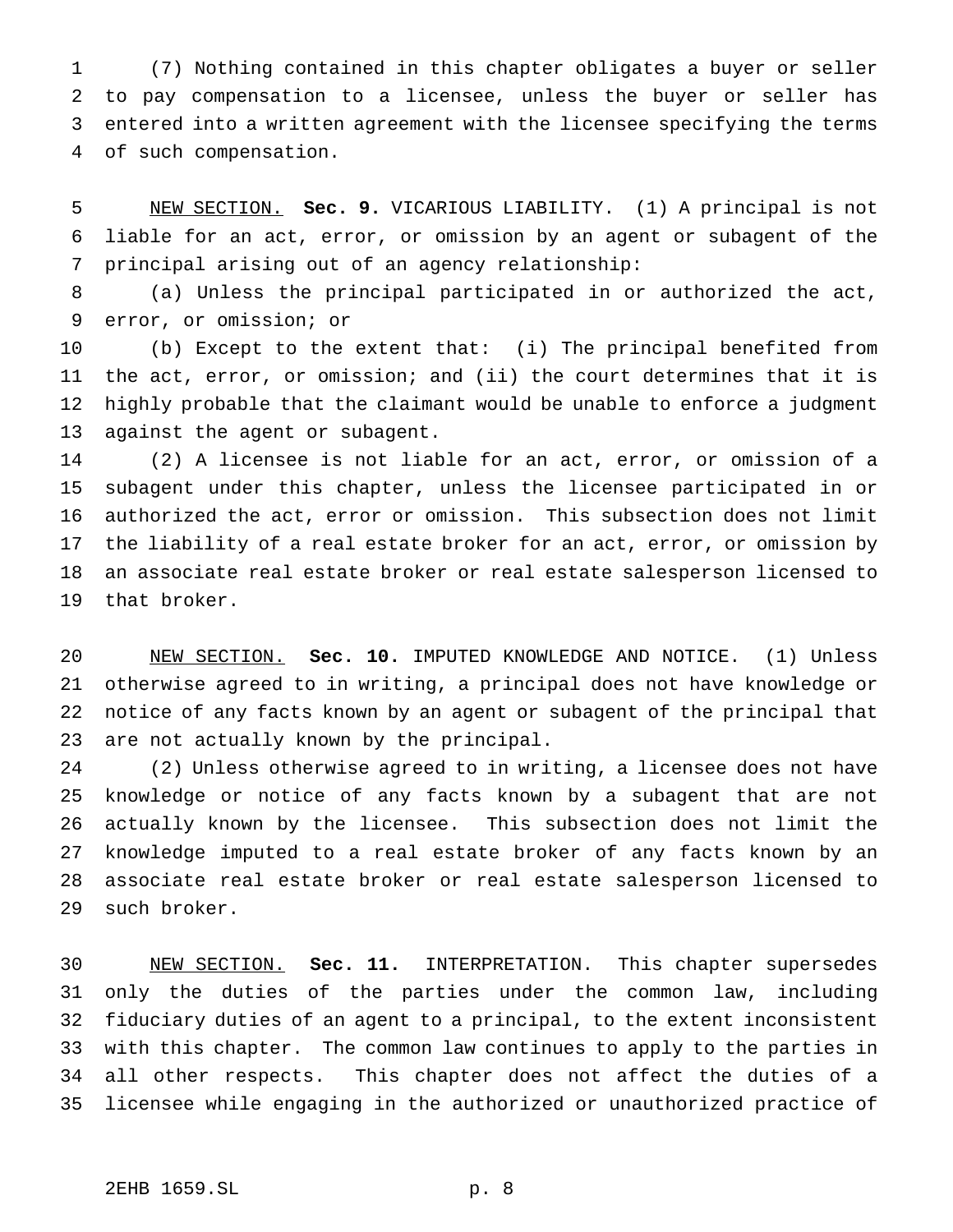law as determined by the courts of this state. This chapter shall be construed broadly.

 NEW SECTION. **Sec. 12.** EFFECTIVE DATE. This chapter shall take effect on January 1, 1997. This chapter does not apply to an agency relationship entered into before January 1, 1997, unless the principal and agent agree in writing that this chapter will, as of January 1, 1997, apply to such agency relationship.

 NEW SECTION. **Sec. 13.** PAMPHLET ON THE LAW OF REAL ESTATE AGENCY. The pamphlet required under section 3(1)(f) of this act shall consist of the entire text of sections 1 through 12 of this act with a separate cover page. The pamphlet shall be 8 1/2 by 11 inches in size, the text shall be in print no smaller than 10-point type, the cover page shall be in print no smaller than 12-point type, and the title of the cover page "The Law of Real Estate Agency" shall be in print no smaller than 18-point type. The cover page shall be in the following form:

- 
- 

# **The Law of Real Estate Agency**

| 17 | This pamphlet describes your legal      |
|----|-----------------------------------------|
| 18 | rights in dealing with a real estate    |
| 19 | broker or salesperson. Please read it   |
| 20 | carefully before signing any documents. |

 The following is only a brief summary of the attached law: Sec. 1. Definitions. Defines the specific terms used in the law.

 Sec. 2. Relationships between Licensees and the Public. States that a licensee who works with a buyer or tenant represents that buyer or tenant -- unless the licensee is the listing agent, a seller's subagent, a dual agent, the seller personally or the parties agree otherwise. Also states that in a transaction involving two different licensees affiliated with the same broker, the broker is a dual agent and each licensee solely represents his or her client -- unless the parties agree in writing that both licensees are dual agents.

 Sec. 3. Duties of a Licensee Generally. Prescribes the duties that are owed by all licensees, regardless of who the licensee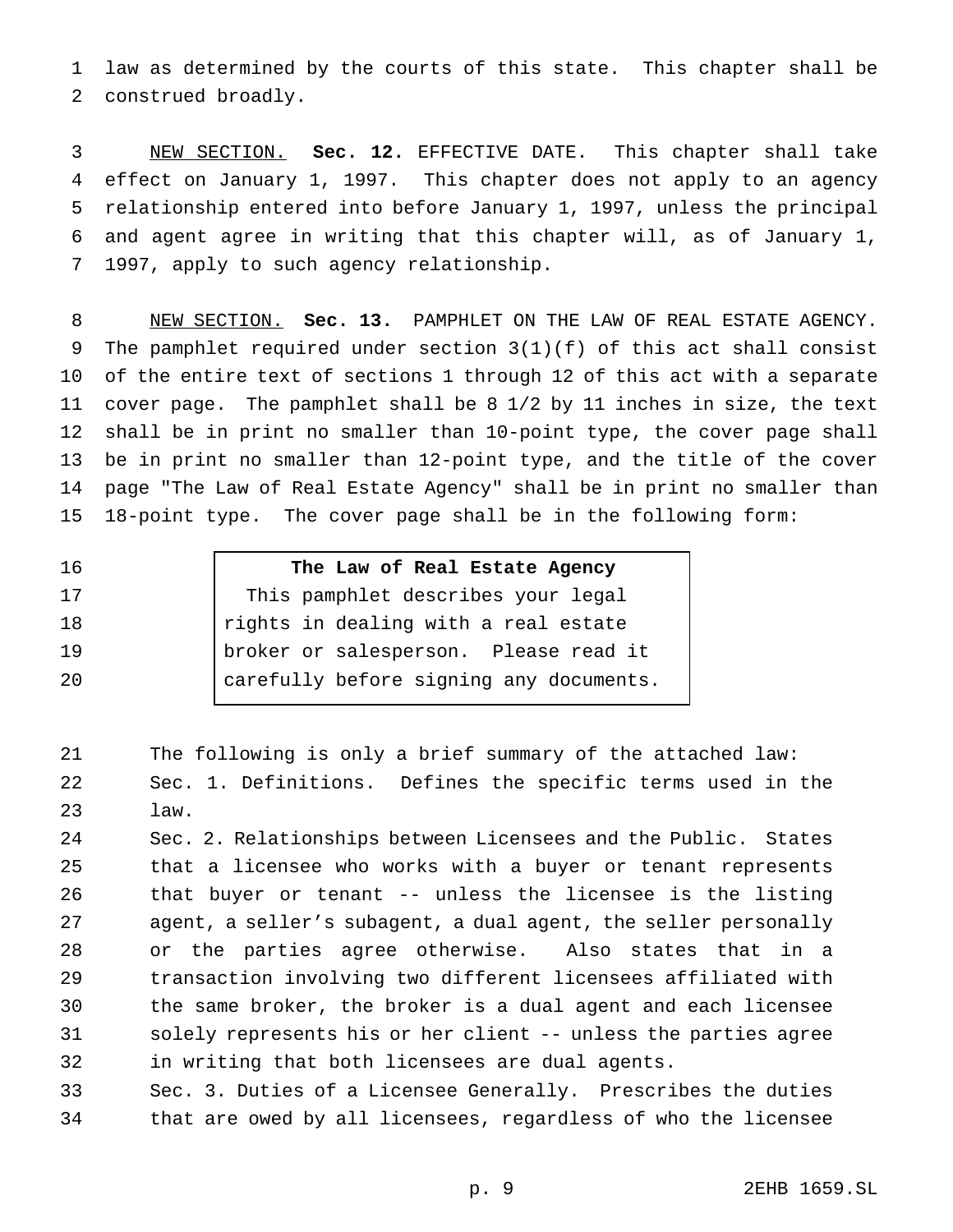represents. Requires disclosure of the licensee's agency relationship in a specific transaction.

 Sec. 4. Duties of a Seller's Agent. Prescribes the additional duties of a licensee representing the seller or landlord only. Sec. 5. Duties of a Buyer's Agent. Prescribes the additional duties of a licensee representing the buyer or tenant only.

 Sec. 6. Duties of a Dual Agent. Prescribes the additional duties of a licensee representing both parties in the same transaction, and requires the written consent of both parties to the licensee acting as a dual agent.

 Sec. 7. Duration of Agency Relationship. Describes when an agency relationship begins and ends. Provides that the duties of accounting and confidentiality continue after the termination of an agency relationship.

 Sec. 8. Compensation. Allows brokers to share compensation with cooperating brokers. States that payment of compensation does not necessarily establish an agency relationship. Allows brokers to receive compensation from more than one party in a transaction with the parties' consent.

 Sec. 9. Vicarious Liability. Eliminates the common law liability of a party for the conduct of the party's agent or subagent, unless the agent or subagent is insolvent. Also limits the liability of a broker for the conduct of a subagent associated with a different broker.

 Sec. 10. Imputed Knowledge and Notice. Eliminates the common law rule that notice to or knowledge of an agent constitutes notice to or knowledge of the principal.

 Sec. 11. Interpretation. This law replaces the fiduciary duties owed by an agent to a principal under the common law, to the extent that it conflicts with the common law.

 Sec. 12. Effective Date. This law generally takes effect on January 1, 1997.

 NEW SECTION. **Sec. 14.** VIOLATION OF LICENSING LAW. A violation of section 3 of this act is a violation of RCW 18.85.230.

 NEW SECTION. **Sec. 15.** CAPTIONS NOT PART OF LAW. Captions used in this chapter do not constitute any part of the law.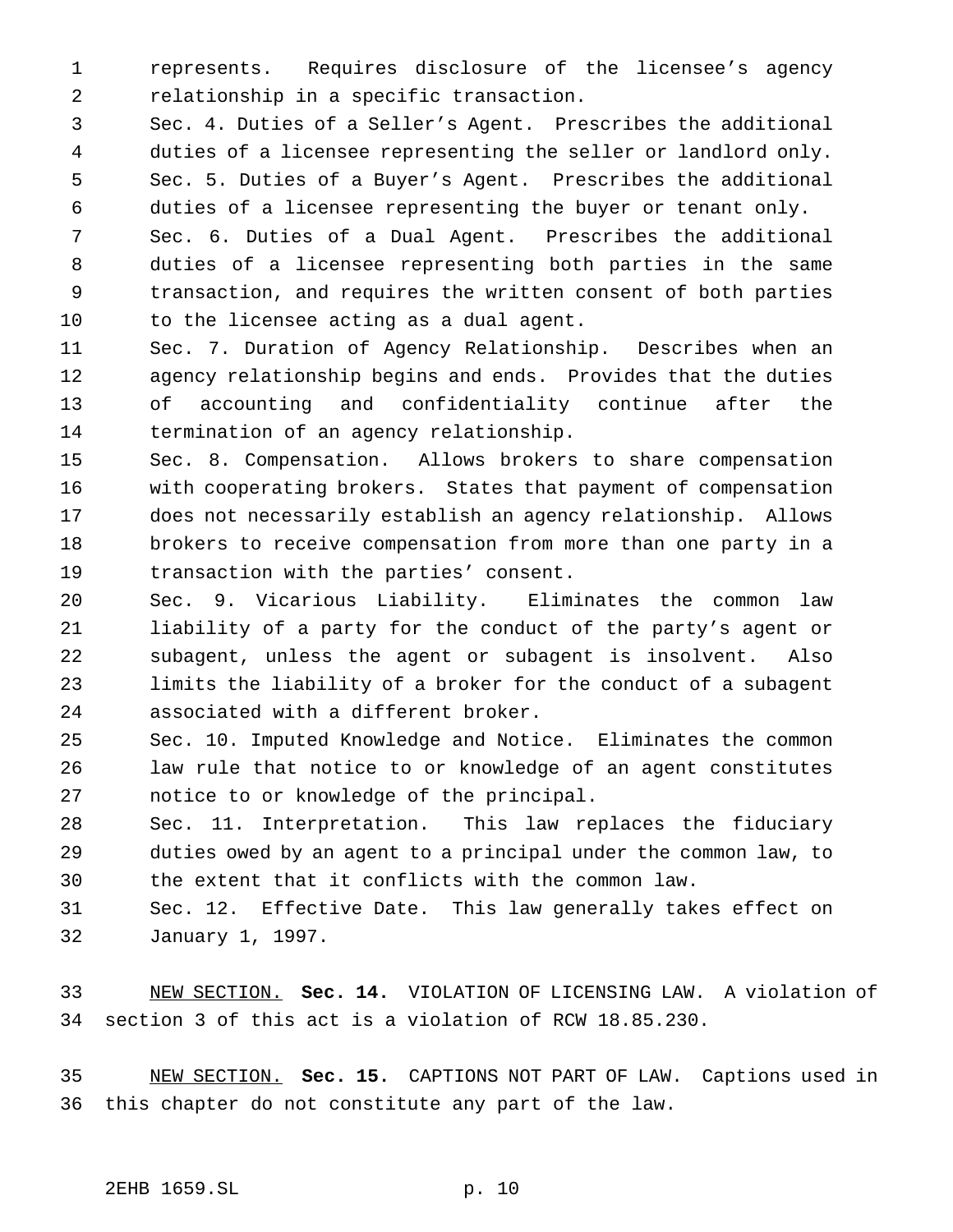NEW SECTION. **Sec. 16.** Sections 1 through 15 of this act shall constitute a new chapter in Title 18 RCW.

 NEW SECTION. **Sec. 17.** Chapter 18.-- RCW (sections 1 through 15 of this act) is intended to supersede WAC 308-124D-040.

 **Sec. 18.** RCW 18.85.230 and 1990 c 85 s 1 are each amended to read as follows:

 The director may, upon his or her own motion, and shall upon verified complaint in writing by any person, investigate the actions of any person engaged in the business or acting in the capacity of a real estate broker, associate real estate broker, or real estate salesperson, regardless of whether the transaction was for his or her own account or in his or her capacity as broker, associate real estate broker, or real estate salesperson, and may impose any one or more of the following sanctions: Suspend or revoke, levy a fine not to exceed one thousand dollars for each offense, require the completion of a course in a selected area of real estate practice relevant to the section of this chapter or rule violated, or deny the license of any holder or applicant who is guilty of:

 (1) Obtaining a license by means of fraud, misrepresentation, concealment, or through the mistake or inadvertence of the director;

 (2) Violating any of the provisions of this chapter or any lawful rules or regulations made by the director pursuant thereto or violating 23 a provision of chapter 64.36, 19.105, or 58.19 RCW or section 3 of this 24 act or the rules adopted under those chapters or section;

 (3) Being convicted in a court of competent jurisdiction of this or any other state, or federal court, of forgery, embezzlement, obtaining money under false pretenses, bribery, larceny, extortion, conspiracy to defraud, or any similar offense or offenses: PROVIDED, That for the purposes of this section being convicted shall include all instances in which a plea of guilty or nolo contendere is the basis for the conviction, and all proceedings in which the sentence has been deferred or suspended;

 (4) Making, printing, publishing, distributing, or causing, authorizing, or knowingly permitting the making, printing, publication or distribution of false statements, descriptions or promises of such character as to reasonably induce any person to act thereon, if the statements, descriptions or promises purport to be made or to be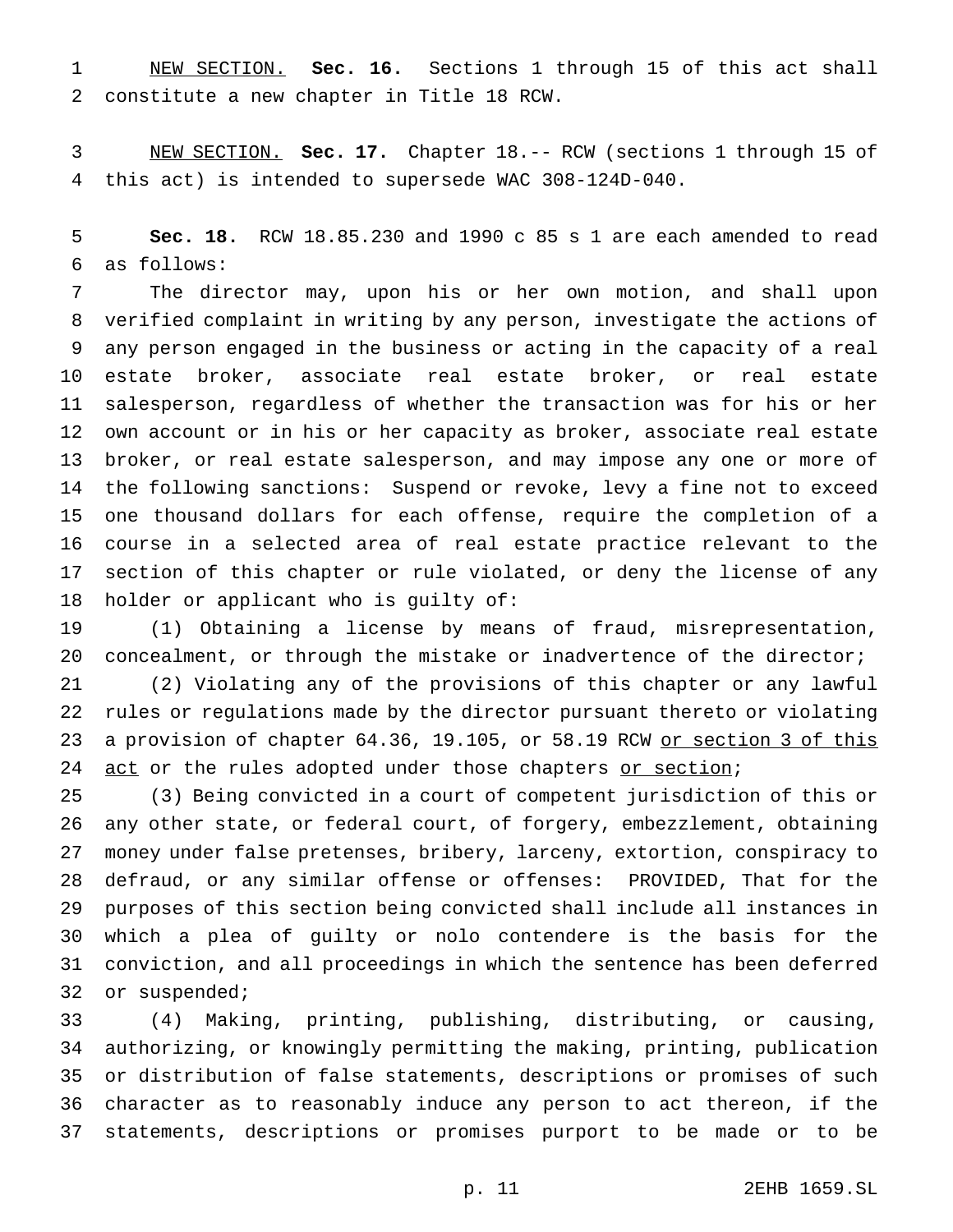performed by either the licensee or his or her principal and the licensee then knew or, by the exercise of reasonable care and inquiry, could have known, of the falsity of the statements, descriptions or promises;

 (5) Knowingly committing, or being a party to, any material fraud, misrepresentation, concealment, conspiracy, collusion, trick, scheme or device whereby any other person lawfully relies upon the word, representation or conduct of the licensee;

 (6) Accepting the services of, or continuing in a representative capacity, any associate broker or salesperson who has not been granted a license, or after his or her license has been revoked or during a 12 suspension thereof;

 (7) Conversion of any money, contract, deed, note, mortgage, or abstract or other evidence of title, to his or her own use or to the use of his or her principal or of any other person, when delivered to him or her in trust or on condition, in violation of the trust or 17 before the happening of the condition; and failure to return any money or contract, deed, note, mortgage, abstract or other evidence of title within thirty days after the owner thereof is entitled thereto, and makes demand therefor, shall be prima facie evidence of such conversion;

 (8) Failing, upon demand, to disclose any information within his or her knowledge to, or to produce any document, book or record in his or her possession for inspection of the director or his or her authorized representatives acting by authority of law;

 (9) Continuing to sell any real estate, or operating according to a plan of selling, whereby the interests of the public are endangered, 28 after the director has, by order in writing, stated objections thereto;

 (10) Committing any act of fraudulent or dishonest dealing or a crime involving moral turpitude, and a certified copy of the final holding of any court of competent jurisdiction in such matter shall be 32 conclusive evidence in any hearing under this chapter;

 (11) Advertising in any manner without affixing the broker's name as licensed, and in the case of a salesperson or associate broker, without affixing the name of the broker as licensed for whom or under whom the salesperson or associate broker operates, to the advertisement; except, that a real estate broker, associate real estate broker, or real estate salesperson advertising their personally owned real property must only disclose that they hold a real estate license;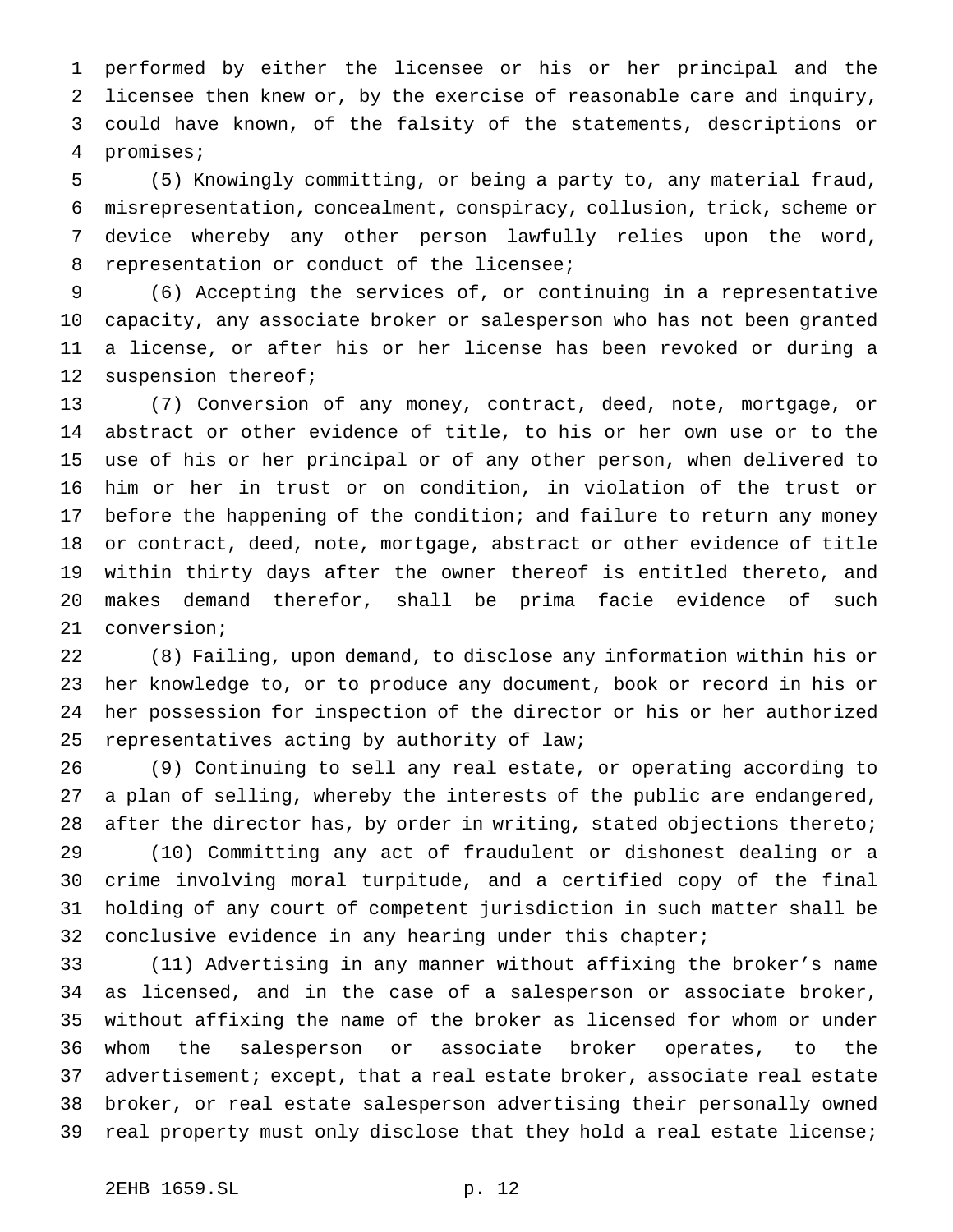(12) Accepting other than cash or its equivalent as earnest money unless that fact is communicated to the owner prior to his or her acceptance of the offer to purchase, and such fact is shown in the earnest money receipt;

 (13) Charging or accepting compensation from more than one party in any one transaction without first making full disclosure in writing of all the facts to all the parties interested in the transaction;

 (14) Accepting, taking or charging any undisclosed commission, 9 rebate or direct profit on expenditures made for the principal;

 (15) Accepting employment or compensation for appraisal of real property contingent upon reporting a predetermined value;

 (16) Issuing an appraisal report on any real property in which the broker, associate broker, or salesperson has an interest unless his or her interest is clearly stated in the appraisal report;

 (17) Misrepresentation of his or her membership in any state or national real estate association;

 (18) Discrimination against any person in hiring or in sales activity, on the basis of race, color, creed or national origin, or violating any of the provisions of any state or federal antidiscrimination law;

 (19) Failing to keep an escrow or trustee account of funds deposited with him or her relating to a real estate transaction, for a period of three years, showing to whom paid, and such other pertinent information as the director may require, such records to be available to the director, or his or her representatives, on demand, or upon written notice given to the bank;

 (20) Failing to preserve for three years following its consummation records relating to any real estate transaction;

 (21) Failing to furnish a copy of any listing, sale, lease or other contract relevant to a real estate transaction to all signatories thereof at the time of execution;

 (22) Acceptance by a branch manager, associate broker, or salesperson of a commission or any valuable consideration for the performance of any acts specified in this chapter, from any person, except the licensed real estate broker with whom he or she is licensed; (23) To direct any transaction involving his or her principal, to any lending institution for financing or to any escrow company, in expectation of receiving a kickback or rebate therefrom, without first disclosing such expectation to his or her principal;